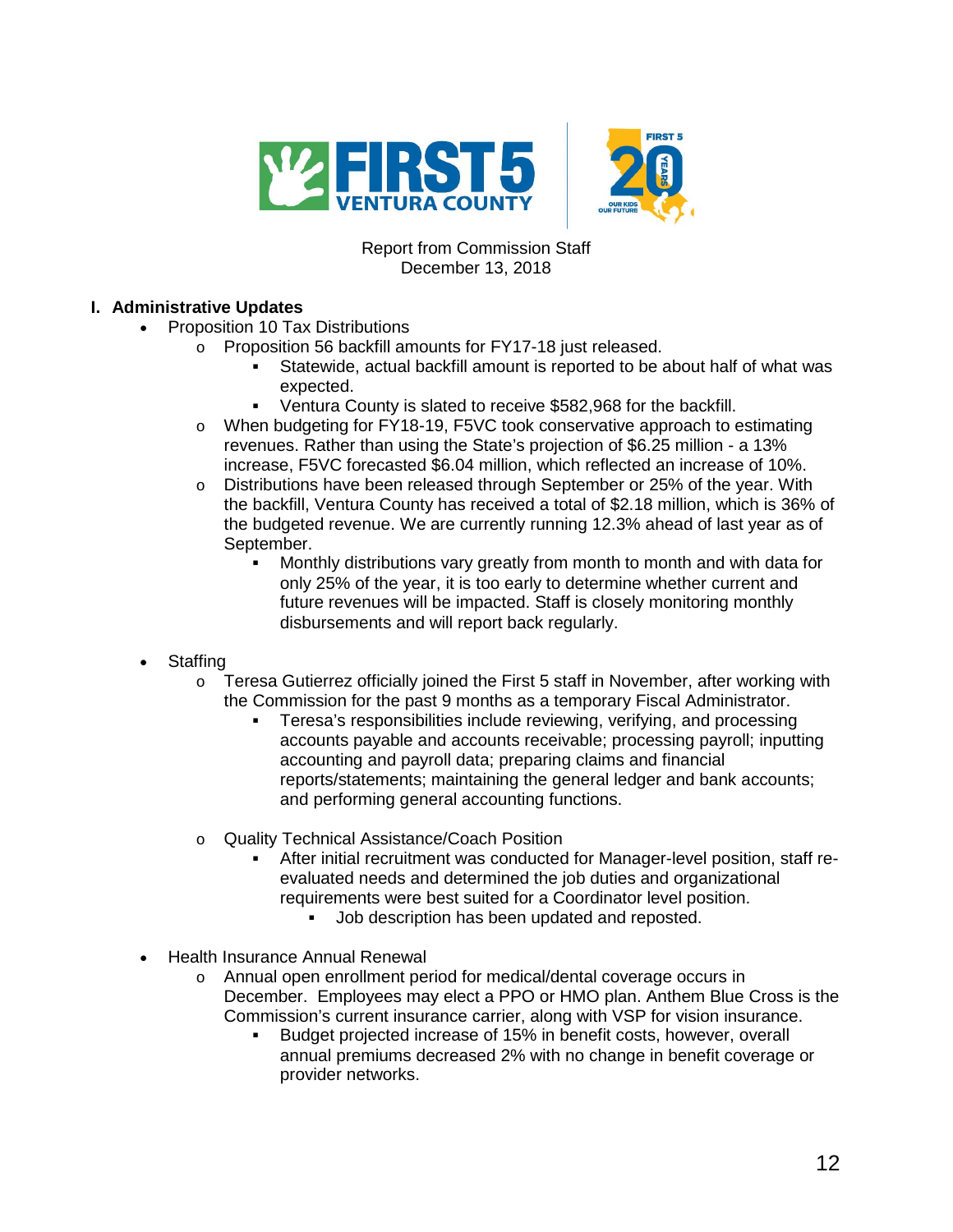$\circ$  For the dental plan, the current option providing either a PPO or HMO was discontinued. A new PPO plan will be offered yielding lower premiums with enhanced benefit coverage.

## **II. Update on Commission Initiatives**

- Neighborhoods for Learning
	- o Oxnard NfL:
		- NfL provided three, six week "Aprendiendo Con Mama y Papa" Parent and Child Together workshops.
			- The workshops are offered to the Mixteco community at three different locations including Kamala, School, MICOP Offices, and the Colonia neighborhood in South Oxnard.
		- NfL Service Coordination and Case Management focused on follow up, completing intakes for new NfL families, and scheduling Parent Advisory and other workshops.
		- o Santa Clara Valley NfL:
			- NfL has managed to increase participation in PACT, despite challenges of staff turnover and service capacity
				- NfL has hired a new PACT teacher and created a new morning PACT session
					- o Case Managers are assisting with recruiting families to the PACT dyads
		- o Rio NfL:
			- As PACT classes have continued to grow, NfL has added a second series of PACT classes and has had to divide the group into two separate sessions
				- NfL is at 61% of their PACT service target for FY 2018/19
	- NfL Transition Planning (see enclosed media)
		- o F5VC and Jell Corp. hosted a Change Management Training on November 8 for internal F5VC staff, NfL Directors and new implementation partner Interface.
			- Goal of the training was to learn what to do before, during, and after the NfL transition to maximize employee wellness and morale, and minimize disruption to families and staff.
				- A follow up training with the F5VC internal team and Interface staff occurred to continue flushing out a wide variety of transition details.
		- o F5VC staff and Interface are working closely together to plan the transition of NfL services to Interface starting in FY 19-20.
			- Workgroups that meet on a regular basis have been formed around the topics of Administrative functions, Communication & Engagement, Evaluation & Sustainability, PACT & Family Support, and Transition Planning.
			- As the Workgroups determine their specific responsibilities and timelines, Funded Partners and other community stakeholders will be invited to join in order to provide critical input to all facets of the transition.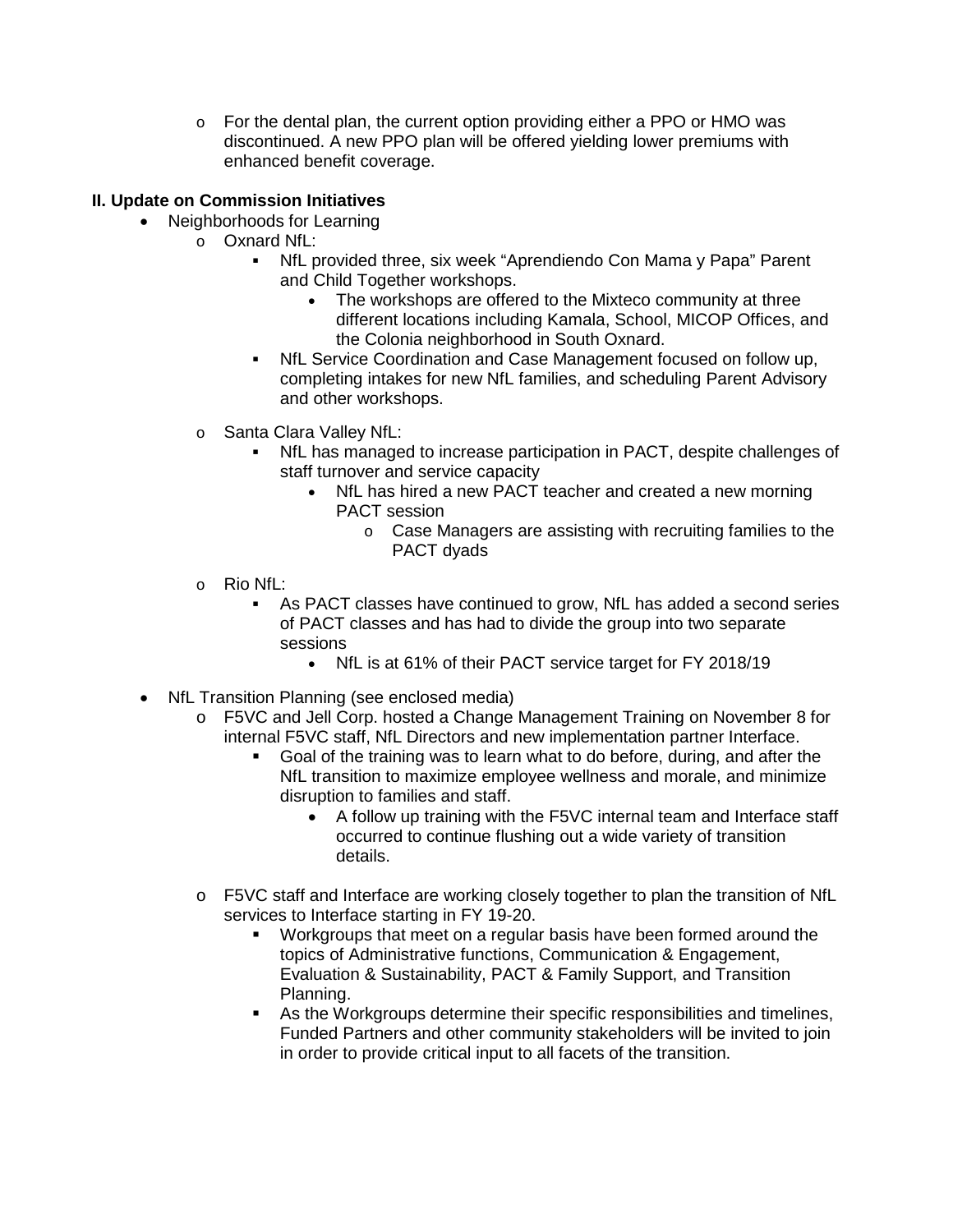- A timeline around staffing will be released this week to provide target dates for release of position descriptions and start of recruitment. Both F5VC and Interface continue to commit to retaining qualified NfL staff.
- Countywide Strategies
	- o Help Me Grow
		- "*Imitation is the sincerest form of flattery."* In a testament to collaboration and a move toward systems change across county lines, First 5 San Luis Obispo held a Pediatric Townhall on November  $7<sup>th</sup>$  as the kick-off event for the development of a Help Me Grow system in SLO.
			- This Townhall replicated the model developed by Help Me Grow Ventura County that was held in June 2017 and presented as a poster session at the Help Me Grow National Forum in April 2018.
				- o This model includes both a resource fair and presentations around early identification and linkage to community resources.
			- Help Me Grow Ventura County provided consultation and support to the First 5 SLO team in organizing the Pediatric Townhall.
			- Ventura County representation at the Townhall included a presentation by Sun Moon Lee, MD, FAAP (medical director for Pediatric Diagnostic Center and developmental screening champion) and resource fair participation by Sharon Elmensdorp, Ph.D., BCBA-D (developmental specialist/project lead for Landon Pediatric Foundation/Help Me Grow Ventura County).
	- o Early Childhood Mental Health Innovation
		- First 5 VC is currently leading a workgroup to develop an Innovation grant in partnership with Ventura County Behavioral Health.
			- The goal of the workgroup is to develop and promote innovative ideas in early childhood.
				- o The group is in the infancy stages of meeting and brainstorming. More to come!
	- o Preschool Expansion El Centrito Family Learning Centers
		- El Centrito abruptly announced that the organization is dissolving as of November 9, 2018, impacting 24 Frist 5 Ventura County funded preschool spaces "Little Dolphins"
			- Through numerous conversations with the California Department of Education, community partners, El Centrito families, and preschool leaders, F5VC was able to successfully transition our preschool expansion funding of the Little Dolphins program to a new contractor, Continuing Development, Inc. (CDI) at their S. Oxnard location without a disruption in services.
				- o F5VC already funds preschool for 24 children at CDI's S. Oxnard Center.
		- F5VC is grateful for the flexibility of the families as well as for the strong partnership with CDI. A special thanks to CDI staff and their Director of Center Operations, Rachel Champagne.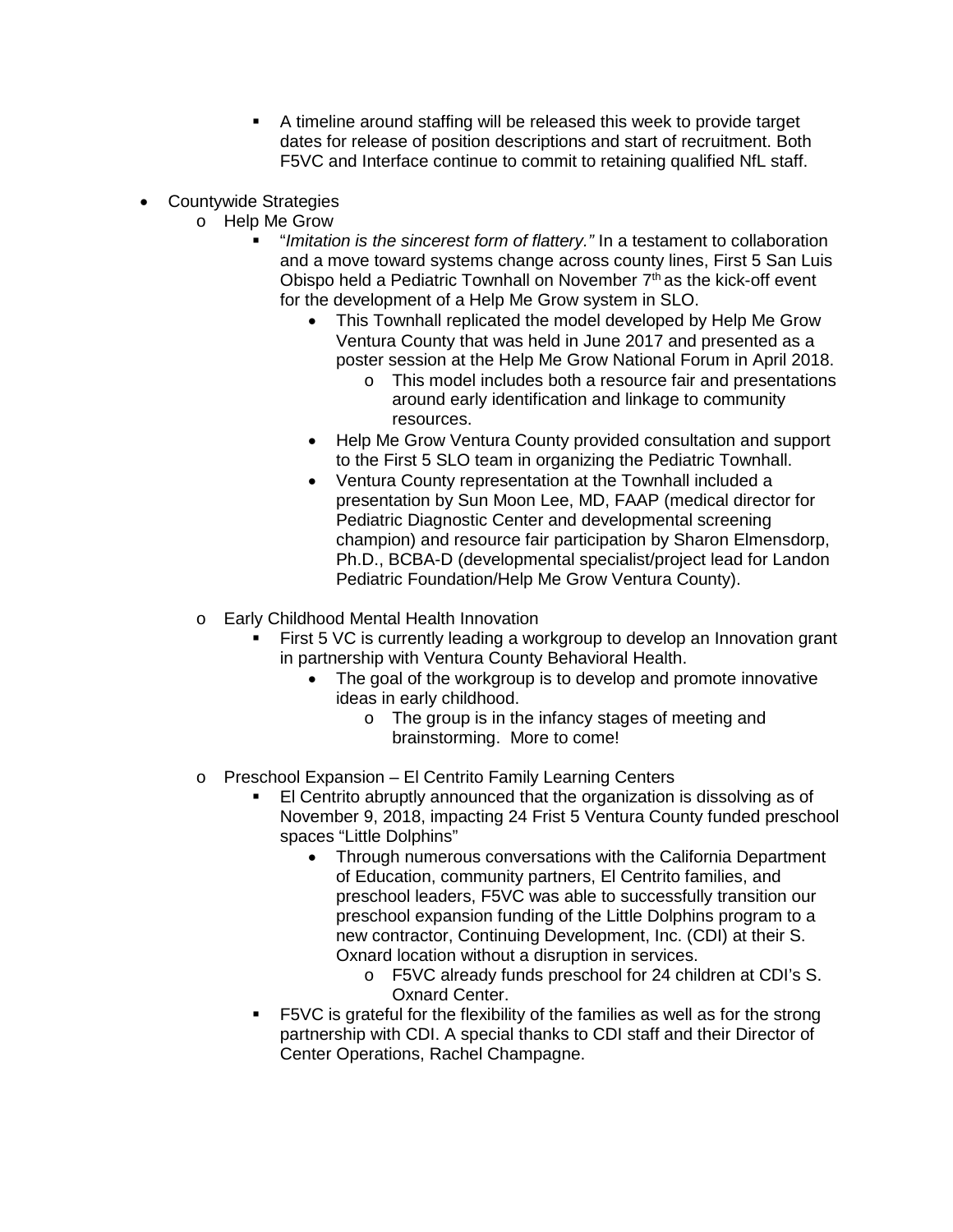- o IMPACT Hub
	- Region 7, for which F5VC serves as the lead agency, was awarded a Certification and Coordination Grant of \$65,928 from the California Department of Education's Early Learning and Care Division (ELCD).
		- These funds support training and capacity building in QRIS tools to the counties in Region 7, which includes Ventura, Santa Barbara, and San Luis Obispo.
	- This is the third grant of its kind that Region 7 has received from ELCD.
- Results Based Accountability
	- o Parent and Child Together (PACT) Pilot implementation conducted at 5 NfL sites will be concluding at the end of December.
		- On November 16th, staff released a PACT Pilot Evaluation RfP for potential consultant/firm to conduct an evaluation of the Pilot implementation and outcomes results from the pre/post survey.
			- Evaluation is scheduled to conclude in April of 2019.
- Early Literacy
	- o F5VC's partnership with local libraries to provide First 5 "Talk Read Sing" book bags to families who get a library card for their children ages 5 and under is thriving.
		- Children appreciate the sense of responsibility for keeping their books in the bag to return to the library.
			- "Time and time again we see First 5 bags filled with books to check out and First 5 bags filled with books to return".
	- $\circ$  The 9<sup>th</sup> Annual Multicultural Bookfest, hosted by Pleasant Valley NfL and sponsored by F5VC, was held on Saturday, November 3rd.
		- Children were read to in English, Spanish, and Chinese.
			- The approximately 255 children in attendance each received a free book.
	- $\circ$  F5VC continued our partnership with the Annex Food Hall at the Collection, Rio NfL and the Oxnard Library through a monthly kids club Story Time.
		- On Halloween, approximately 70 kids, many in costume, participated in an early literacy class at the Annex.
		- On November 28, CSUCI students read a book and hosted a paper airplane STEM project.
	- o Barnes and Noble Book Drive
		- Barnes and Noble locations are collecting books for F5VC to distribute in the community.
		- Purchase a board book at either Ventura County location and request that it be donated to First 5!
- Community Initiatives
	- o In our ongoing partnership with Interface, 2-1-1 distributed "Care Cope Connect" resource to 75 families with young children in local shelters during the Hill and Woolsey fires.
		- Staff has helped coordinate wildfire recovery resources through the Oak Park, Conejo, and Las Virgenes school districts.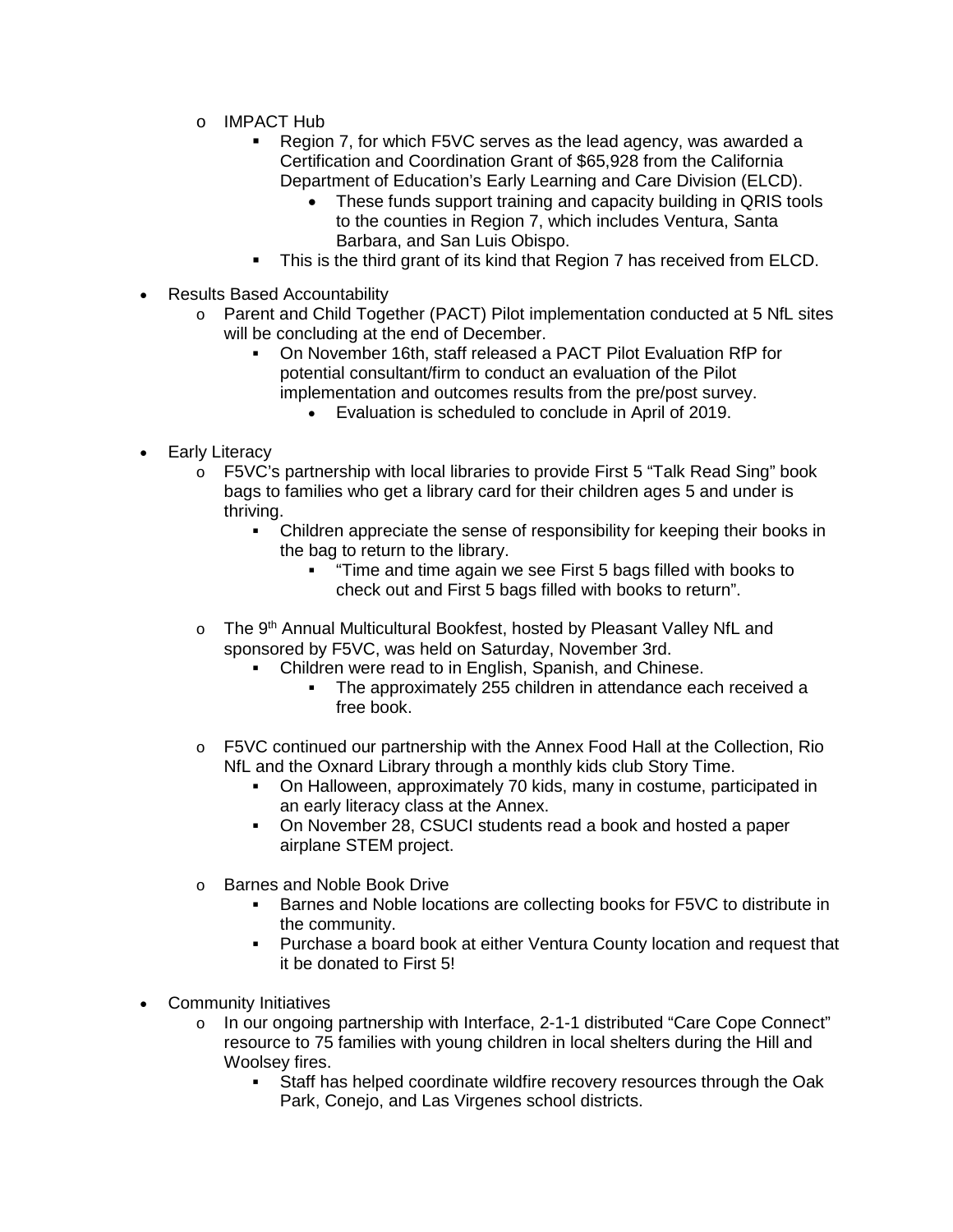- $\circ$  The November meeting of the Funders Forum reviewed collaborative efforts over the past year, and discussed topics for future meetings including Opportunity Zones, Pay for Success, and Nonprofit Resiliency
- o Staff is representing young children, a "Hard to Count" population, in Census 2020 meetings.
- o FOOD Share honored F5VC on "Hero Row" during their CAN-tree drive.
	- F5VC was honored for our efforts to support the Thomas Fire, particularly paying preschools for days they closed due to the fire.
- o Ventura County P-20 Council hosted first-ever Ventura County Education Summit to strengthen existing ties and build new ones between educators and businesses.
	- These connections will help schools and colleges better prepare students for local careers and increase the pool of qualified applicants ready to meet the workforce needs of Ventura County employers.
		- **Presenters included elected officials, representatives from higher** education, and employers.
	- F5VC, one of the P-20 Core Council members, represented the importance of early education and its impact on current and future workforce.

## **III. County, Regional and National Updates**

- First 5 Association (F5AC)
	- o Staff attended the F5 Association's annual summit to assess and further implement a unified network strategy. Topics included individual leadership, working across/ within our network, and systems change efforts at the local and state level to ultimately improve the lives of children and families.
- Advocacy
	- o With the election of Governor Newsom, early childhood policy advocates have high hopes for greater investment in quality early learning (see media).
	- o Several bills already introduced to support preschool
		- AB123 would expand CSSP to an additional 100,000 three and four year olds, at an estimated cost of \$1.3 billion over three years.

# **IV. Upcoming Events**

### First 5 Committees

o **Administration/Finance Committee,** January 18, 2019, 9:30 – 11:30 a.m., F5VC offices